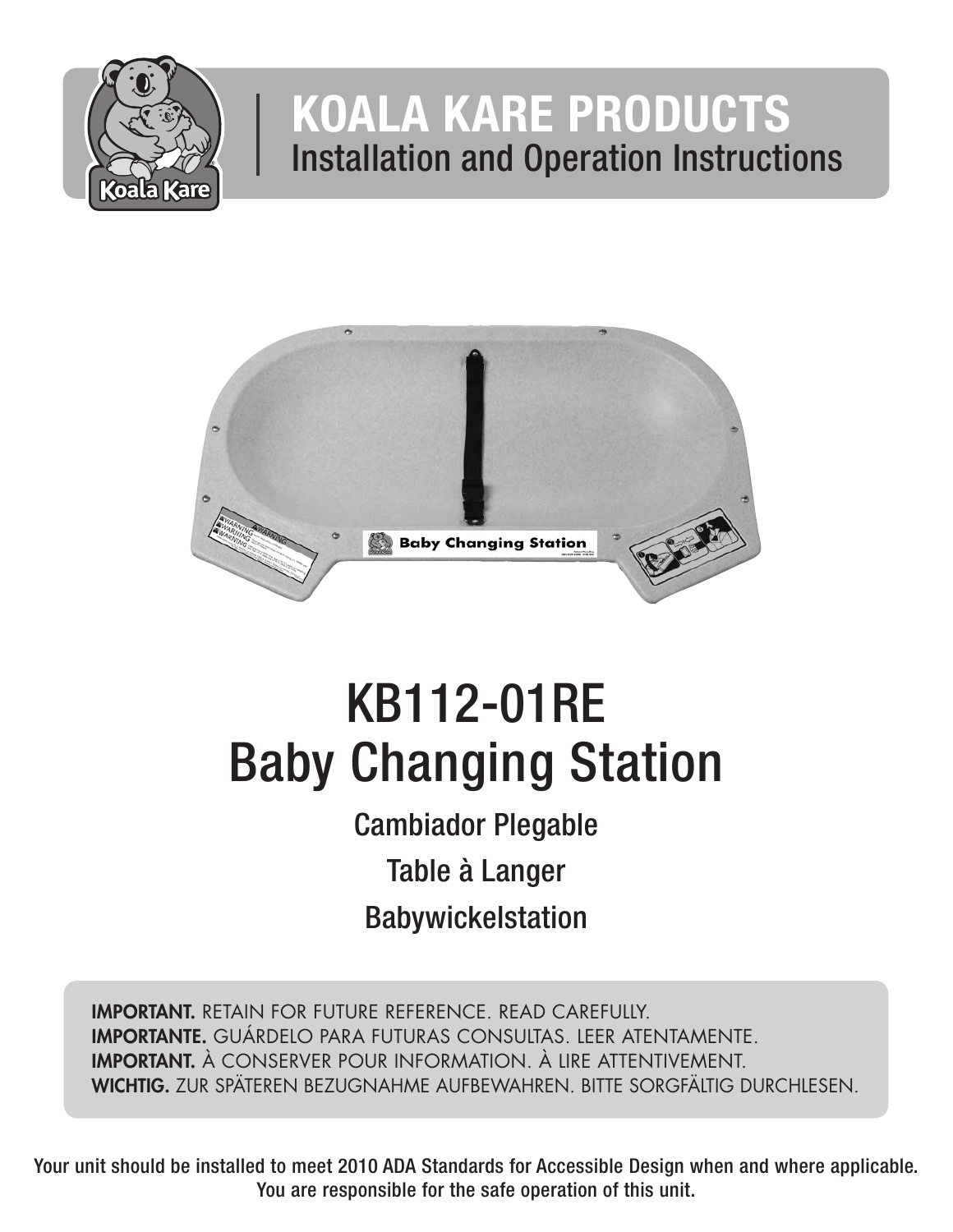

## KB112-01RE Operating Instructions

**Please Note:** To assure proper installation, it is suggested that a qualified person or carpenter install the Koala Baby Changing Station. Koala Kare Products will not be responsible if the station is not installed properly. Koala Baby Changing Stations are intended for use on an existing countertop surface that is capable of holding significant weight. Unit should be permanently mounted to the countertop surface per the installation instructions. When an infant is placed onto the changing surface, use strap and buckle to secure infant to the changing surface. Never Leave Child Unattended. You are responsible for the safe operation and use of this product. Not intended to hold more than 50 lbs.

**Restraint System:** To fasten the waist restraint strap, place strap around child's midsection, and push spring tabs into buckle until both spring tabs lock in place with an audible "click". Straps can be adjusted to make strap tighter or looser as required.

#### Inspection Criteria:

- A properly maintained baby changing station:
- Is free of any cracks or damage that can cause injury.
- Has both ends of a functioning, non-frayed strap: buckle clicks when closed and strap is attached to unit at both ends.
- Check labels and replace as needed.

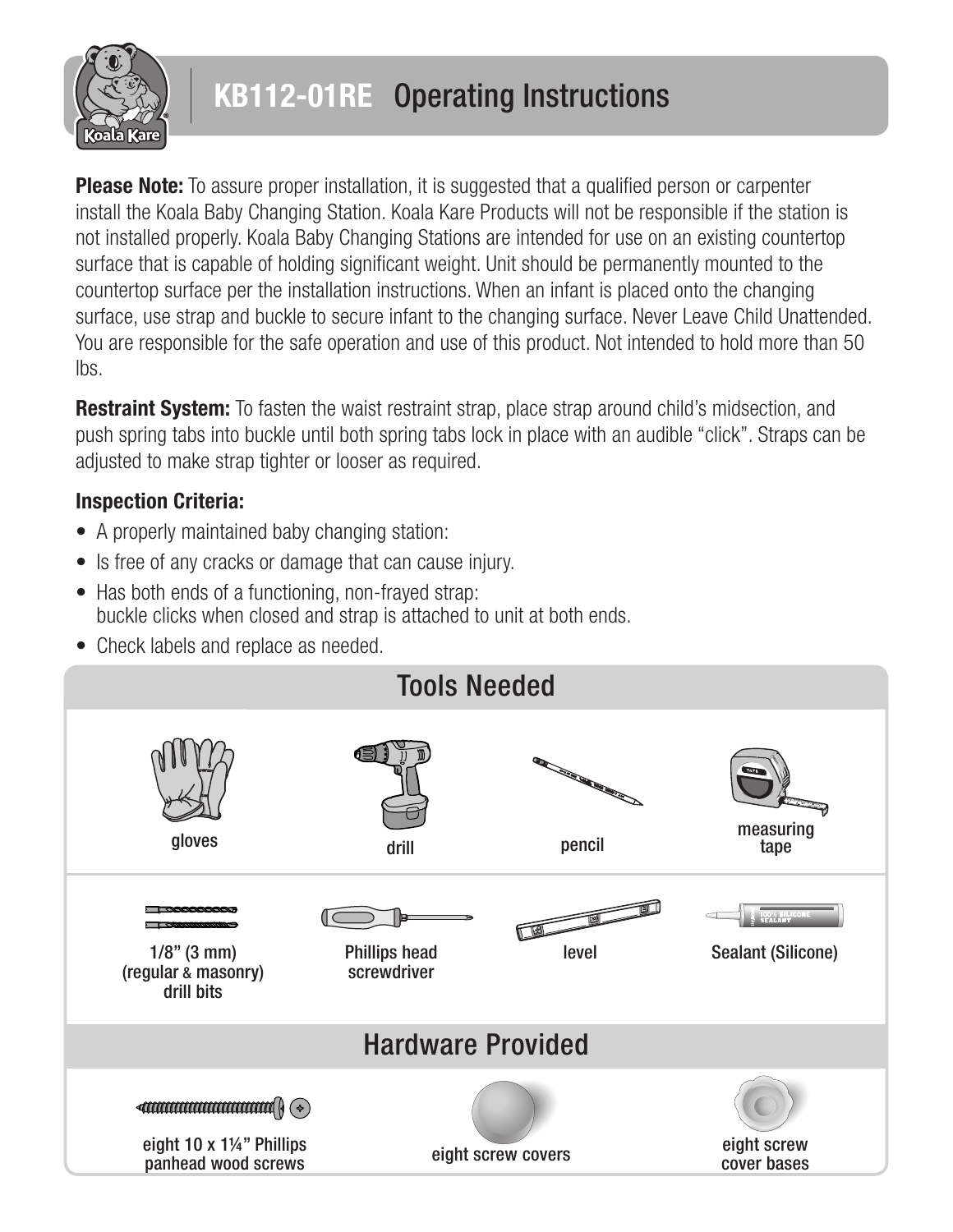

### Step 1.

Remove changing station from the shipping container and check for any freight damage. Identify the best location for installing the unit.

## Step 2.

Remove the rough opening template from the shipping carton. Remove paper template and lay it on the surface where the unit will be mounted. Drill hole in interior of rough opening to allow saw access. Cut out rough opening.

#### Step 3.

Construct under counter support as shown in the illustration. Support should be 3" below bottom of mounting surface.

#### Step 4.

Place the Countertop Baby Changing Station (BCS) onto counter surface and place in desired position. Using the mounting holes as a guide, mark the screw hole locations with a pencil. Remove BCS and drill holes with a 1/8" diameter drill bit.

## Step 5.

Place BCS onto counter surface using the drilled holes as a guide. Slide screw through the screw cover base. Screw fasteners through holes into countertop surface. Securely snap screw cover onto screw cover base. Apply a suitable water sealant (not provided) such as silicone around the base of the BCS.

\*Note: If drilling into marble or granite, take care to not crack or chip the surface area while drilling. Larger drill bit may be necessary.